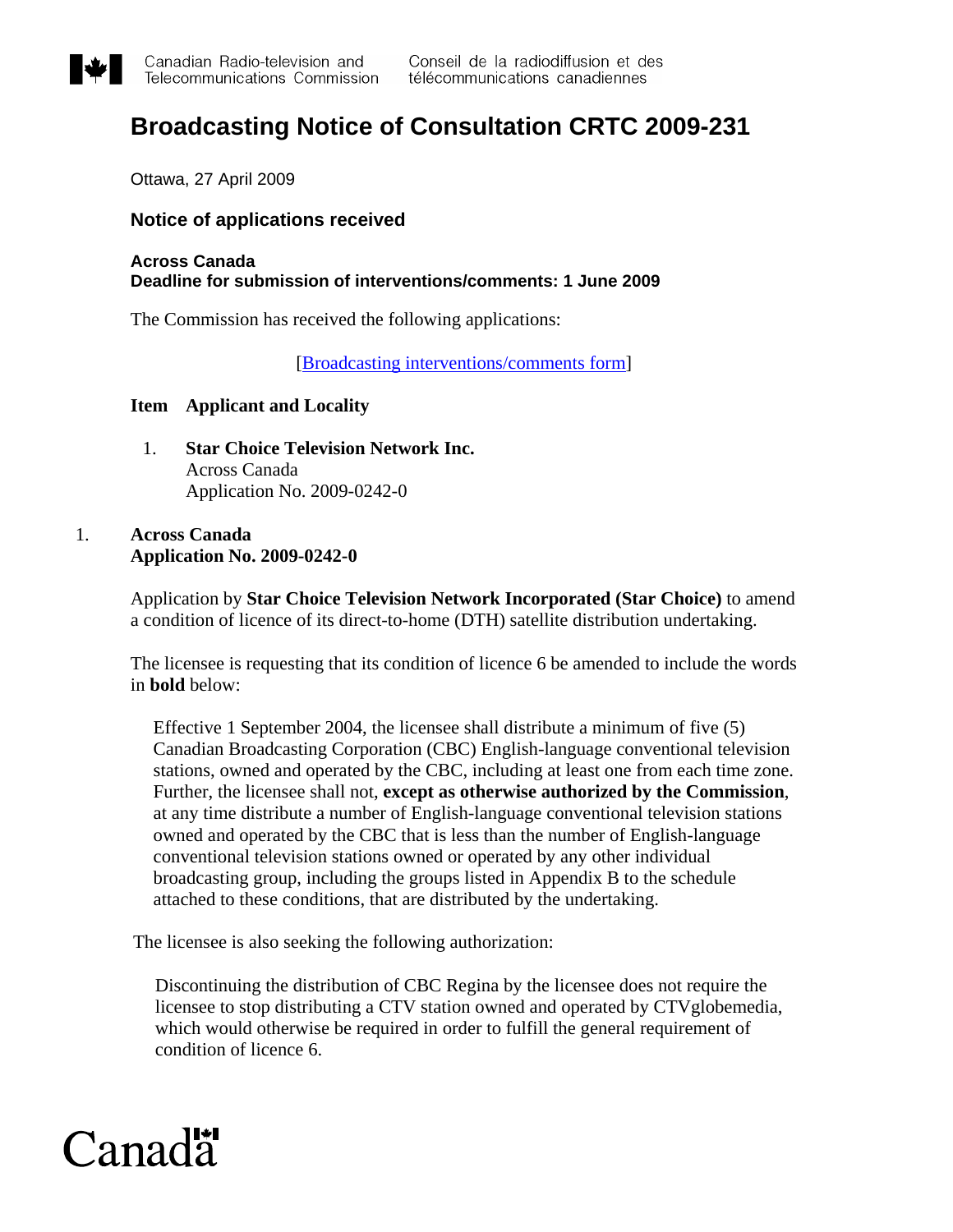This application follows on a complaint by the CBC against Star Choice, dated 12 May 2008, which resulted in the issuance of Broadcasting Decision CRTC 2008-330, 27 November 2008. In the proceeding, the CBC had argued that Star Choice appeared to be in breach of its condition of licence 6 after Star Choice's removal of five conventional television stations, including CBC Regina.

The following documents, some of which were filed in or subsequent to the proceeding leading to Broadcasting Decision 2008-330, will constitute part of the record for this proceeding:

- Attachment to correspondence dated 12 May 2008
- Complaints regarding Star Choice channel line-up changes
- CBC's reply Complaint against StarChoice filed 12 May 2008
- CBC complaint against Star Choice dated 28 November 2008
- Corrected CBC complaint dated 28 November 2008
- CBC letter explaining corrections dated 9 December 2008
- Star Choice letter dated 19 December 2008
- CBC letter dated 5 January 2009
- Star Choice letter dated 12 January 2009
- E-mail correspondence between Star Choice and the Commission dated 13 March 2009 and 20 March 2009

## *Licensee's address:*

440 Laurier Ave W. Suite 330 Ottawa, Ontario K1R 7X6 Attention: Cynthia Rathwell Fax: 613-234-2997 E-mail: [cynthia.rathwell@starchoice.com](mailto:cynthia.rathwell@starchoice.com) 

*Examination of application:*

At the licensee's address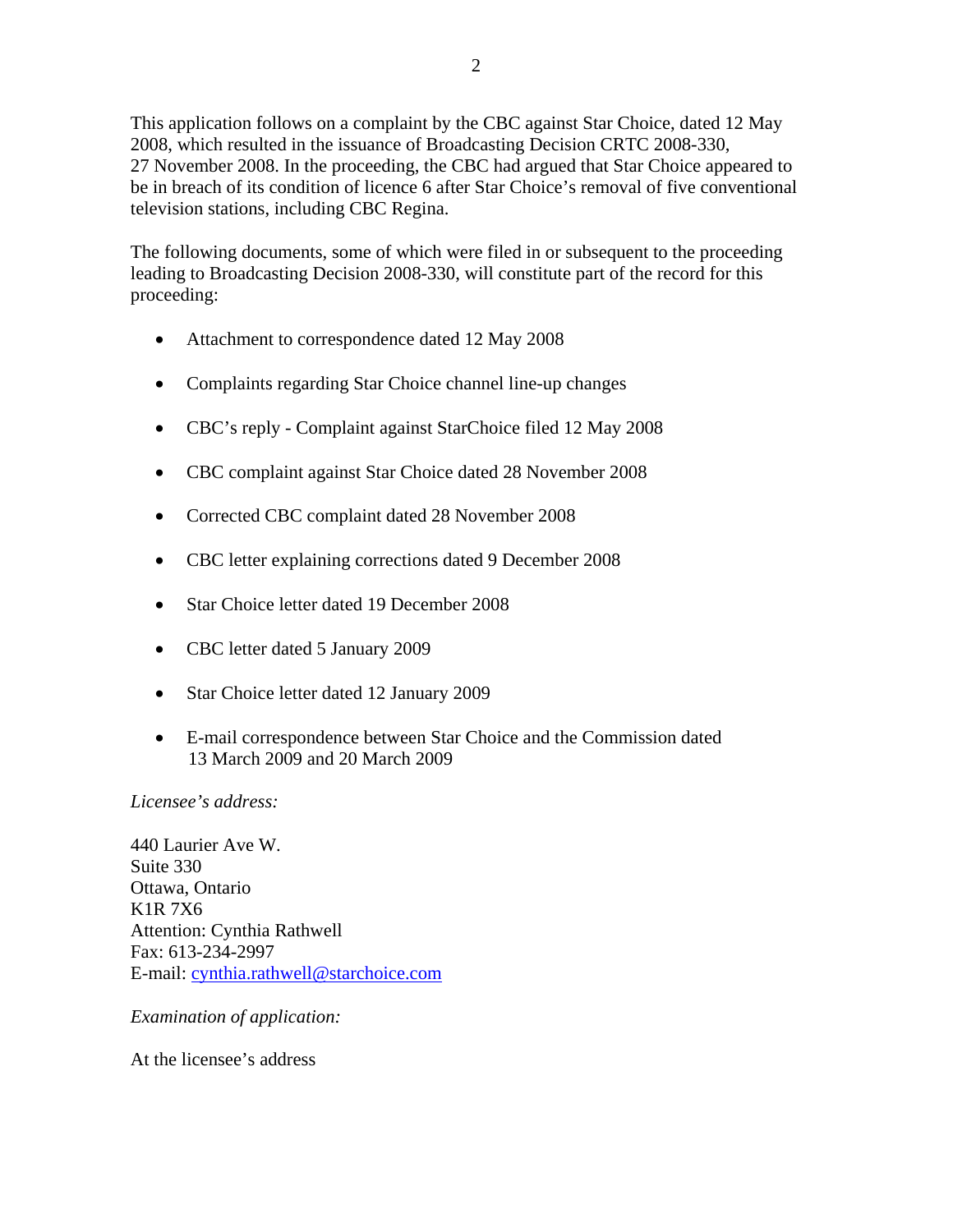## **Public Participation**

## **Deadline for Interventions/Comments**

#### **1 June 2009**

The intervention must be received by the Commission and by the applicant on or before the above-mentioned date. The Commission cannot be held responsible for postal delays and will not notify a party whose intervention is received after the deadline date. The intervention will not be considered by the Commission and will not be part of the public file.

Interventions will be considered by the Commission and will form part of the public record of the proceeding without further notification to intervening parties, provided the procedure set out below has been followed. Parties will be contacted only if their submissions raise procedural questions.

Written interventions should be submitted to the Secretary General of the Commission in **only one** of the following formats:

> **by using the**  [\[Broadcasting interventions/comments form](http://support.crtc.gc.ca/rapidscin/default.aspx?lang=en&applicant=)]

> > or

## **by mail to**  CRTC, Ottawa, Ontario K1A 0N2

or

## **by fax at**  819-994-0218

A true copy must be sent to the applicant, and proof that this has been done must accompany the intervention sent to the Commission.

The Commission advises those who file and serve by electronic mode to exercise caution when using e-mail for service of documents or notification, as it may be difficult to establish that service has occurred.

Parties must ensure, before initiating service through electronic mode, that they will be able to satisfy the Commission, upon request, that service of the notification was completed.

Where the intervention is filed by electronic means, the line \*\*\*End of document\*\*\* should be entered following the last paragraph of the document, as an indication that the document has not been damaged during electronic transmission.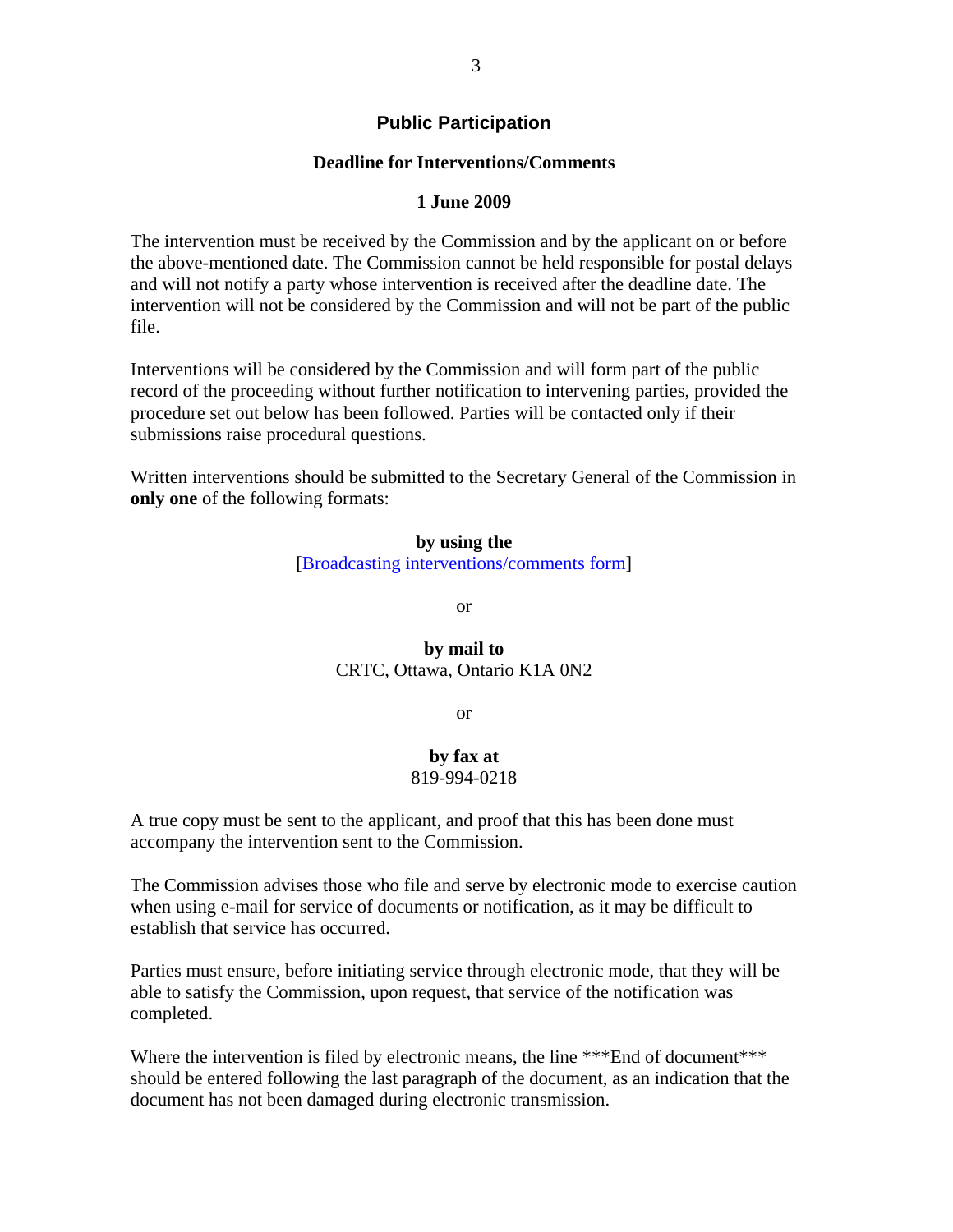Each paragraph of the document should be numbered.

Interventions should clearly identify the application referred to and indicate whether parties support or oppose the application, or, if they propose changes to it, include the facts and grounds for their proposal.

## **Important notice**

Note that all information that parties provide as part of this public process, except information granted confidentiality, whether sent by postal mail, facsimile, e-mail or through the Commission's website at www.crtc.gc.ca, becomes part of a publicly accessible file and will be posted on the Commission's website. This information includes personal information, such as full names, e-mail addresses, postal/street addresses, telephone and facsimile numbers, and any other personal information parties provide.

The personal information that parties provide will be used and may be disclosed for the purpose for which the information was obtained or compiled by the Commission, or for a use consistent with that purpose.

Documents received electronically or otherwise will be put on the Commission's website in their entirety exactly as received, including any personal information contained therein, in the official language and format in which they are received. Documents not received electronically will be available in PDF format.

Please note that the information that parties provide to the Commission as part of this public process is entered into an unsearchable database dedicated to this specific public process. This database is accessible only from the web page of this particular public process. As a result, a general search of our website with the help of either our own search engine or a third-party search engine will not provide access to the information that was provided as part of this public process.

## **Examination of Documents**

An electronic version of applications is available from the Commission's website by selecting the application number within this notice.

A list of all interventions/comments will also be available on the Commission's website. An electronic version of all interventions/comments submitted will be accessible from this list. To access the list, select "Lists of interventions/comments" under "Public Proceedings" from the Commission's website.

Documents are also available during normal office hours at the local address provided in this notice and at the Commission offices and documentation centres directly involved with these applications, or, upon request, within 2 working days, at any other Commission offices and documentation centres.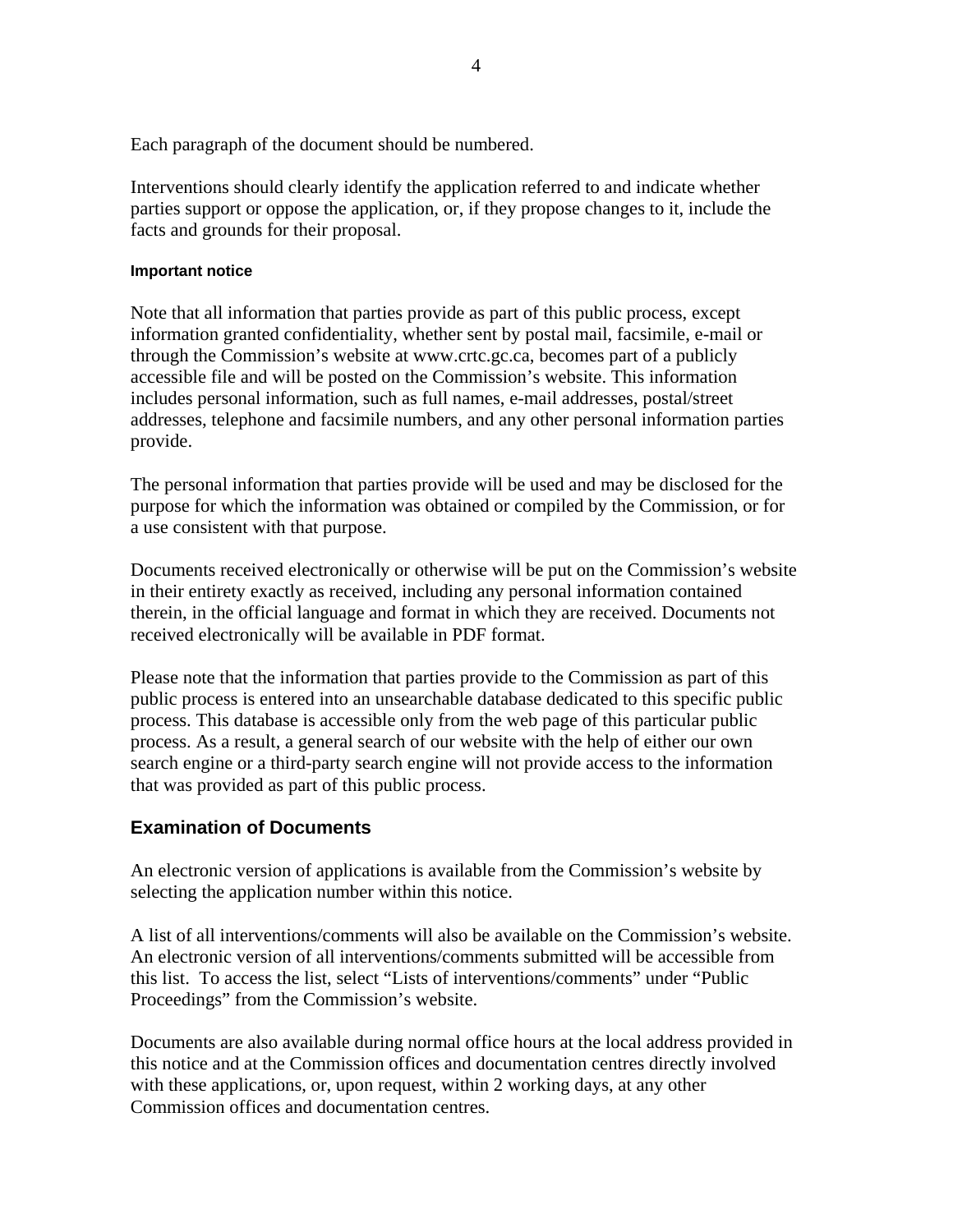#### **Location of Commission offices**

Toll-free Telephone: 1-877-249-2782 Toll-free TDD: 1-877-909-2782

Central Building Les Terrasses de la Chaudière 1 Promenade du Portage, Room 206 Gatineau, Quebec K1A 0N2 Tel: 819-997-2429 Fax: 819-994-0218

#### *Regional offices*

Metropolitan Place 99 Wyse Road Suite 1410 Dartmouth, Nova Scotia B3A 4S5 Tel: 902-426-7997 Fax: 902-426-2721

205 Viger Avenue West Suite 504 Montréal, Quebec H2Z 1G2 Tel: 514-283-6607

55 St. Clair Avenue East Suite 624 Toronto, Ontario M4T 1M2 Tel: 416-952-9096

Kensington Building 275 Portage Avenue Suite 1810 Winnipeg, Manitoba R3B 2B3 Tel: 204-983-6306 TDD: 204-983-8274 Fax: 204-983-6317